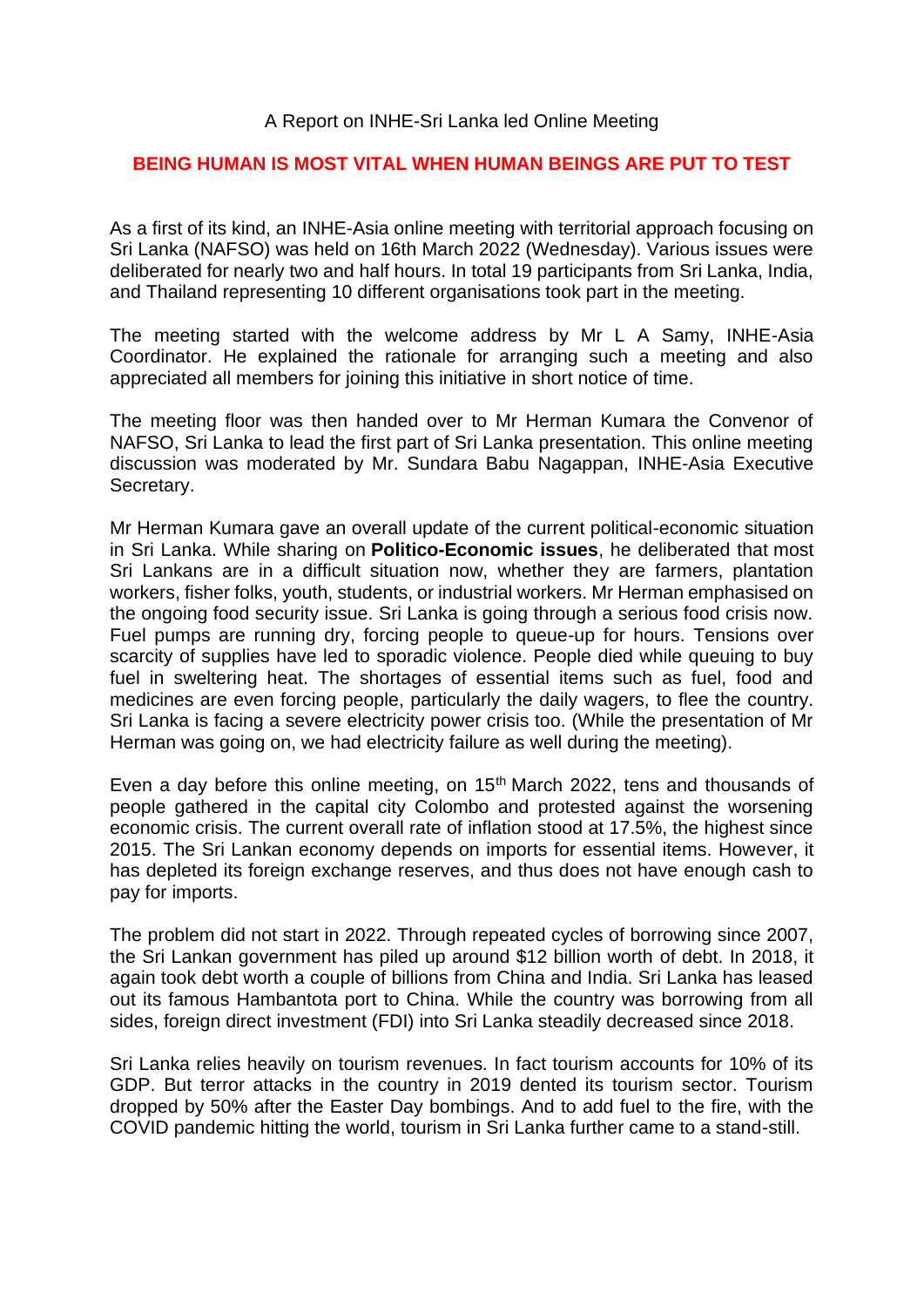There are also other reasons for the crisis. Firstly, new tax exemptions were introduced in favour of the wealthy and rich immediately after the new government was elected in 2019 December. The tax cut for the rich led to a loss of around 500 Billion LKR to the national exchequer. The newly formed government was trying to please their political supporters with that. So, the budget deficit increased in a big way.

Secondly, an eminent ex-Auditor Generals of Sri Lanka cautioned on the situation of the wealth of the country. The asset we had in hand was worth 2 Trillion Sri Lankan Rupees (LKR) while the investments were worth 12 Trillion LKR. So, what had happened to the remaining 10 Trillion LKR? This clearly showed the corruption level in the country.

Thirdly, a former Secretary to the Ministry of Finance cautioned on how to maintain foreign currency reserve levels. It was to be at least 5 Billion USD. However, by early January, 2022 the government was having only 1.6 Billion USD in possession. Government was supposed to pay back loans worth 600 million USD by January 14<sup>th</sup>. Several economic experts advised the government to have negotiations to extend the repayment of the loan in order to have breathing space to the economy. Governor and the finance ministry did not listen to the experts and paid back the loan and finally ended the remaining foreign currency reserve with 500 million USD. So, there was no adequate money to purchase fuel, essential food items, medicine and gas for the local basic consumption.

The main foreign currency for Sri Lanka is received from remittance of domestic workers, tourism, gem exports and garment exports. Only the garment industry sustained amid the pandemic, though all other sectors collapsed during the recent years. So, there was no income to the country. This is how the current crisis deepened in Sri Lankan society.

Mr. Herman also shared on **Geopolitical** issues. There are three different climatic zones in the country: wet, intermediate, and dry. There are 103 natural river basins in Sri Lanka. In addition, Sri Lanka has around 30,000 small-scale reservoirs of ancient origin or minor village tanks majority of which was built around the 3<sup>rd</sup> Century BC to  $12<sup>th</sup>$  Century. Groundwater is the major source of water especially in rural areas, and it is estimated that about 72% of the rural population relies on groundwater for all domestic use.

Deterioration of water quality has been reported in some rivers. The main cause of water pollution in urban areas is dumping of domestic and industrial wastes and untreated wastewater into water ways. In agricultural areas, agrochemicals are the main pollutants.

Contamination by nitrate and bacteria in underground and surface waters mainly due to poor sanitation and untreated wastewater or insufficient wastewater treatment, toxic chemicals from industrial and agricultural activities, and eutrophication in lakes/reservoirs, are the main issues of water crisis.

Expansion of sand-mining activities also affected the river water quality such as increasing turbidity, decreasing water flow, and accelerating salt water intrusion. Salt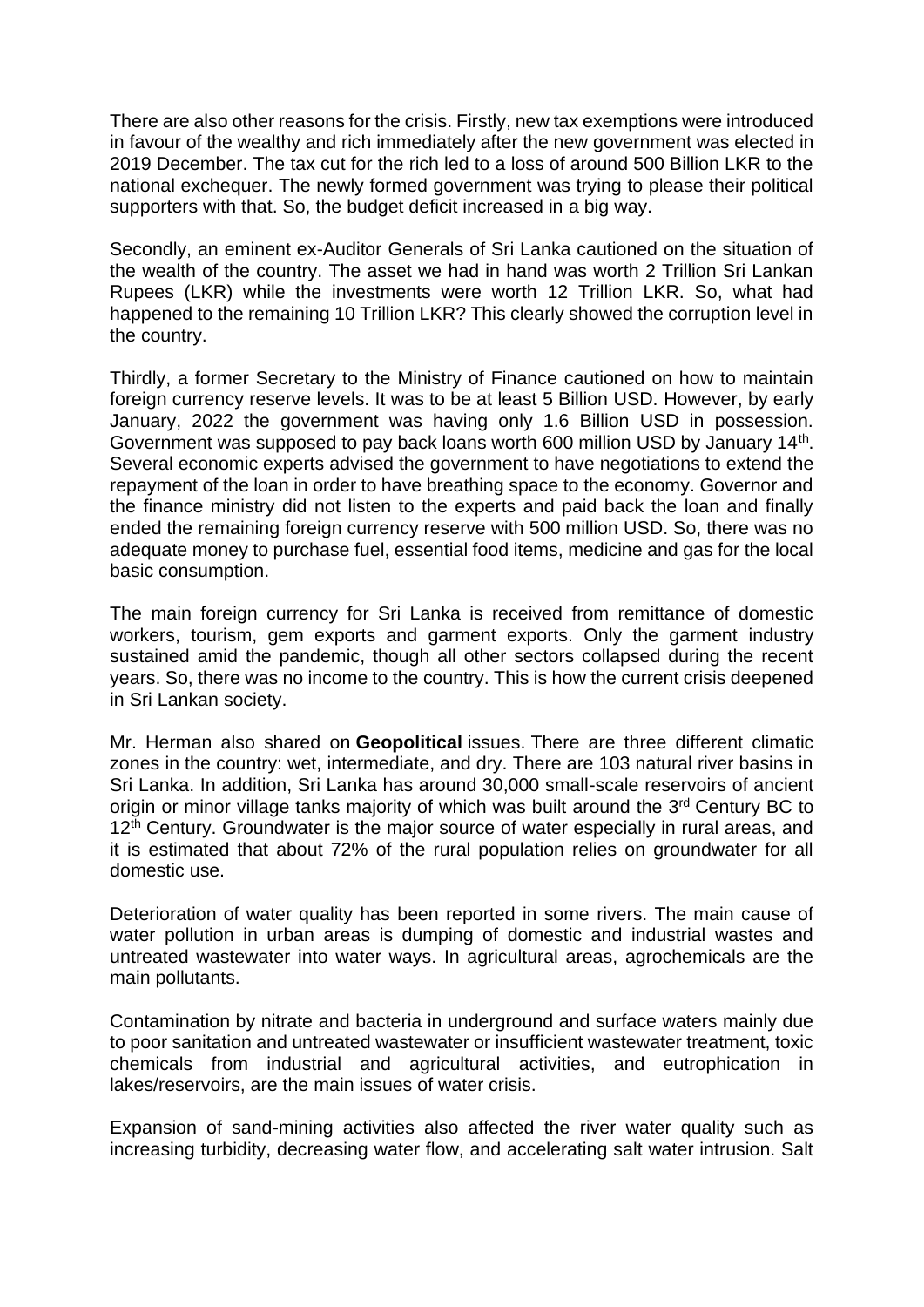water intrusion accelerated by sand-mining activities affected drinking water supply and court cases over sand-mining increased in recent years.

Deforestation is one of the most serious environmental issues in Sri Lanka. Forest cover in 2018 was 30% and in the 1920s, the island had 49%.

Mr. Herman further shared on the current **agricultural** crisis. A massive Aloe Vera cultivation project is being implemented on a 102,000 acre land in Anuradhapura District mainly for exports. This huge land has been given to the company on a 30 yearlong term lease. Another 21,000 hectares of land has been given to a Singapore-based company called SLI Development on a 30 years lease for sugar production and sugarcane cultivation. According to the agreement, the Kantale Sugar Factory and nearby land were given to the company. The water for the farming was to be taken from Kalu ganga, a tributary of the Mahaweli River. The agreement also allows the company to import unpurified sugar, purify it here and re-export. This will be done with virtually no oversight. Previous governments too have come into agreements that lead to monopolies, like wheat, and these only had negative impacts on local people. A few people will benefit at the country's expense.

Projects like these jeopardize Sri Lanka's food security, environment, and farming life. Environmental protection is inter-connected to agriculture, land, development and all other sectors in a country. It is important to pay attention when certain policy decisions taken by the government clashes with another set of policies.

Mr .Herman then highlighted on **climate change** issues. Ranked as the 4th most affected country by climate change in 2016, Sri Lanka's vast majority of natural disasters are a result of climate variations. Consequently, it necessitates stronger disaster preparedness and proper interventions to build resistance in response to climate change. Roughly 50% of Sri Lanka's 22 million citizens live in low-lying coastal areas in the west, south, and south-west of the island, and are at risk of future sea level rise.

In terms of weather conditions, April was supposed to be the hottest. However, it is raining now in several parts. It was supposed to be dry weather now. Such changes affect and damage seasonal crops. Due to climate variations Sri Lanka lost several amounts of fishing ponds, agricultural lands, forest cover, etc.

Another important issue is increasing monocultures at the cost of local people's well being. Already Sri Lanka is known for monocultures like Tea, Rubber, Palm, etc. The introduction of large-scale plantations often leads to the change in the ownership from local communities to large private companies. Priorities are not local people in monocultures. Local food security, health and other needs are eventually ignored.

Mr. Herman further dwelled upon Fertiliser and **Pesticide Politics.** Sri Lanka's sudden plunge into organic farming recently brought a huge disaster. Sri Lanka banned chemical fertilizers without preparing farmers, prompting a surge in food prices and shortages. April 2021, the government banned the import of over 600 items, including chemical fertilisers and foods like oats, soya milk, dairy goods and apple juice. Government cited widespread chronic health problems and ecological destruction due to agrochemicals as reasons for the ban. Government cited excessive use of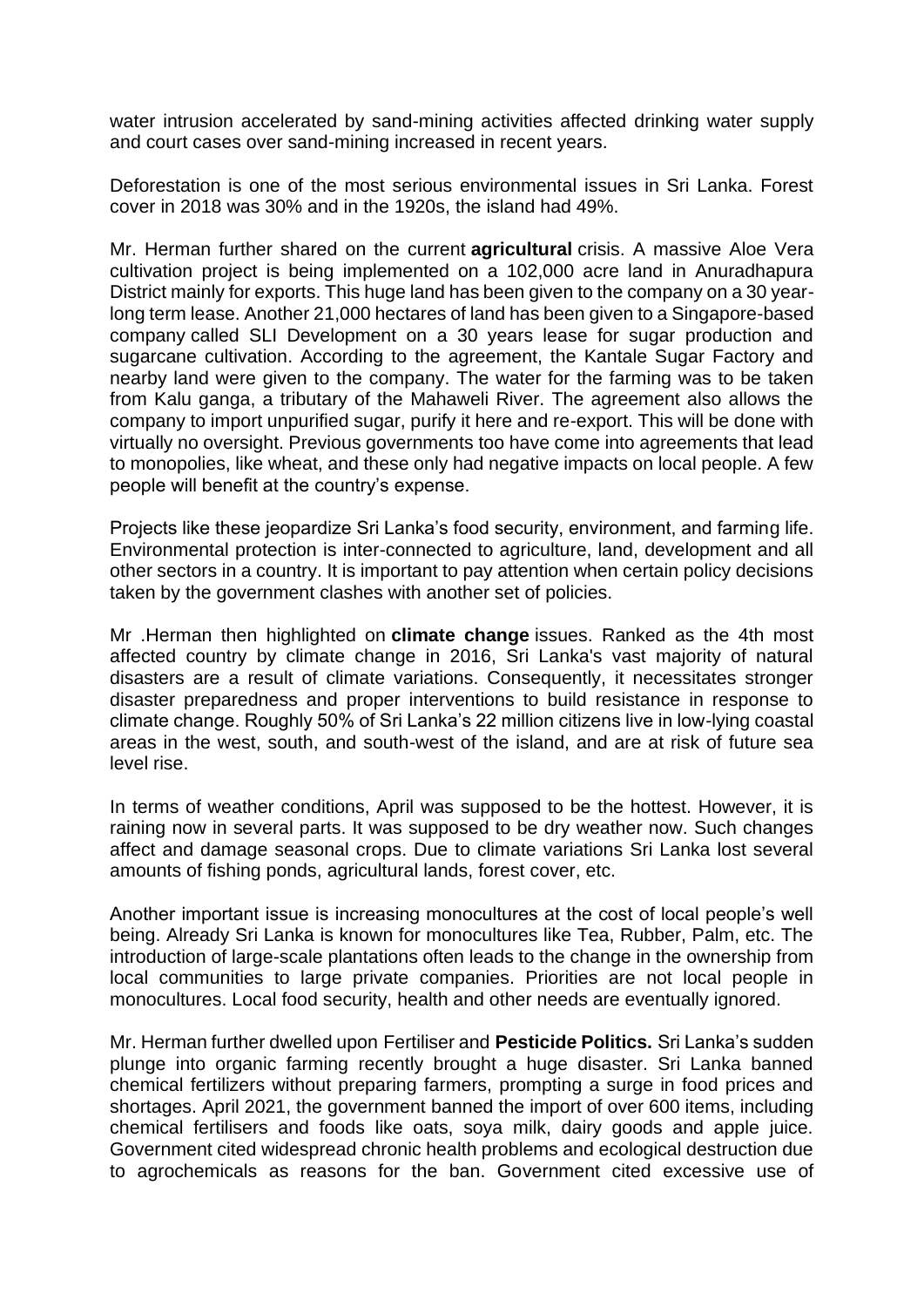agrochemicals to the rise in kidney ailments, cancer cases and non-communicable diseases. Such ill planned government measures have added to the miseries of local people.

Mr. Herman also expressed deep concern over **shrinking democratic spaces** in the country. Civil society organisations also need motivation under the current situation. The government uses draconian laws to target civil society and human rights workers. Several illegal violations on civil society activists and journalists continue. Unionisation initiatives are totally on the back foot. In Sri Lanka, where civic space has been precarious due to its history of violent ethnic conflict that ended in 2009, two recent events have narrowed the scope for civic action: the Easter Sunday terror attacks and the resultant declaration of emergency, and the assumption of power by President Gotabaya Rajapaksa, both in 2019. In Sri Lanka, the Emergency Regulations empowered the President to prohibit public processions and meetings.

Since January 2020, the Government decisions have been taken with no oversight by Parliament. Sri Lankan civil society has raised a serious concern that the Presidential Task Force can extend military control over civilian life. Its power can be abused to curtail dissenting voices which are deemed to be harmful to the free and peaceful existence of society. The increased deployments of military personnel along with the police, and the disproportionate use of force against peaceful protesters, as observed recently, are also alarming. Sri Lanka has the world's 2nd-highest number of enforced disappearances cases. As a result, civil society lives in fear due to such intimidation.

Mr Herman finally mentioned some of **NAFSO responses** to the challenges. NAFSO initiated self-sufficient production units. Around 1500 youth were provided training on home gardens and each youth was given support. Even seeds and compost were provided. Training was accorded for self sufficiency. Idea was to counter malnourishment and hunger as a priority. But the issues and challenge of income generation for youth remains. We also have land grab issues in east and north Sri Lanka. Everywhere people are suffering due to faulty policies. There is no proper direction, no welfare agenda. There is a lack of vision. The government is developing new port cities, harbours, and construction of new international airports but no money in coffers. The government is bankrupt. Being a middle income country, the challenges are high in repaying debts.

Mr Herman handed over the presentation to another NAFSO functionary Mr.Gamini Thilakaratne to take the presentation forward. Mr Gamini shared a power-point presentation -- "NAFSO & the paths and experiences of human economy". This powerpoint presentation is separately attached with this report. It discussed the current political and economic situation in Sri Lanka, background to the current crisis, contemporary situation, domestic challenges faced by NAFSO, how NAFSO was trying to intervene in agricultural production, and other contributions made by NAFSO.

After Mr Gamini's presentation, Mr Dulip from Galle District, Southern Province shared his experiences in Sinhala language and it was translated into English. According to Mr Dulip, the youth in the area are experiencing a very difficult time. Education is very competitive for them. They have to follow the best education system to get a university education. Even finding employment for them is very hard. They needed to have some external influence to find good employment. This situation makes them very unhappy.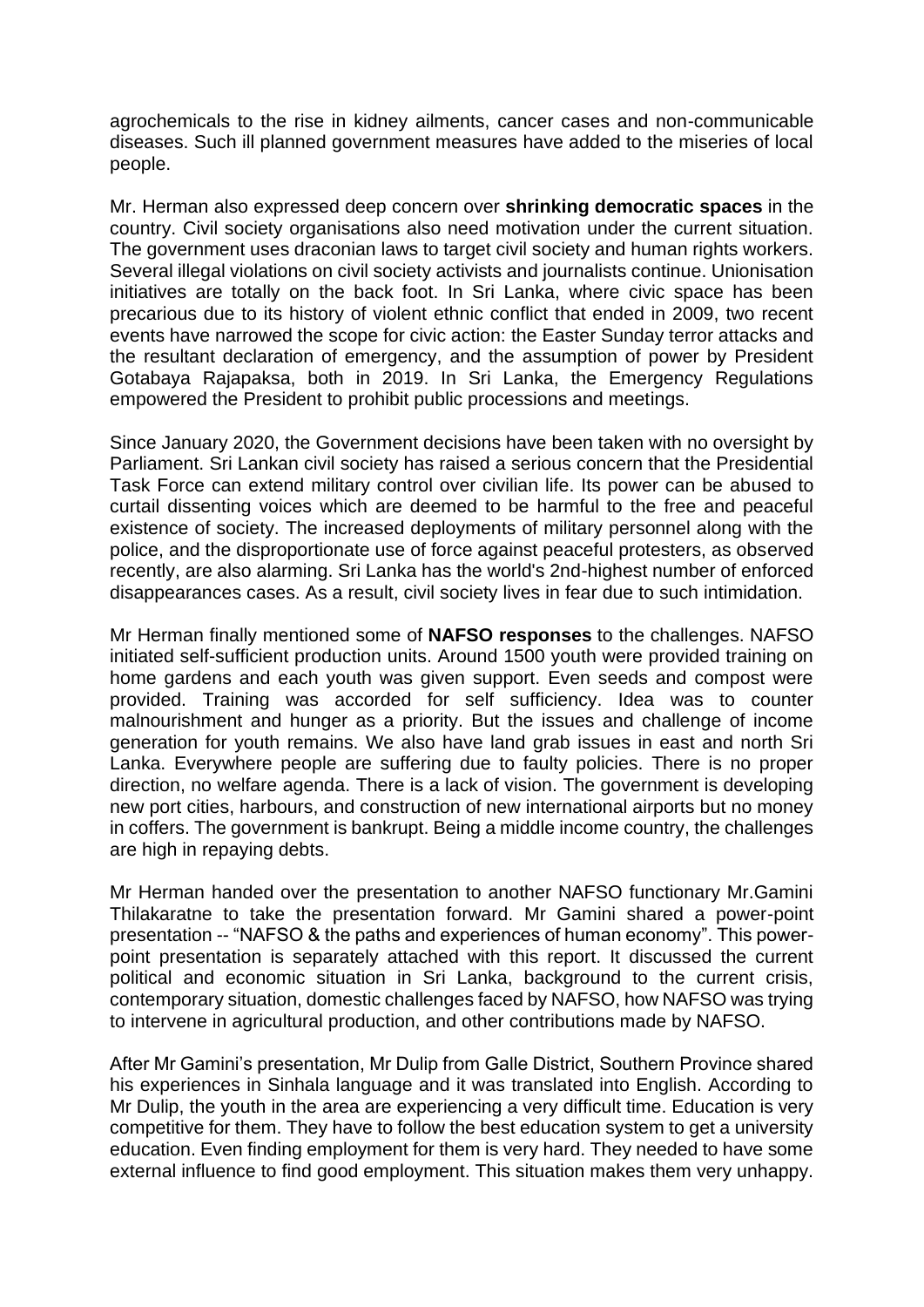Availability of illegal drugs and alcohol and youth involvement to such menace has become a critical issue in the area. Youth spend at least 50% of their hard earned income on drugs and alcohol. This is a very difficult problem to handle as a social development agency.

Fisher families in the area can earn a substantial income through the fisheries sector. Unfortunately, without spending their income on youth and the education of their children, families waste their money on alcohol and drugs. Social development agencies find it difficult to protect youth and children in this condition. NAFSO has developed a project to save the environmental aspects of Rathgama Lagoon, which is a highly precious area in our district. NAFSO youth groups and children groups work hard to protect the environment. But we don't get sufficient support from the government officers in the area. This is very discouraging for our youth groups.

The country's education system is very mechanical. It does not develop the balanced personality of the youth. Both parents and the government encourage youth for conventional education.

Mr. Saman from Kurunegala, North Western province also shared his experiences in Sinhala language which was translated into English as well. According to Mr.Saman, Sri Lanka's education system is very outdated. It does not provide the right direction to the youth of our country. It makes youth very competitive with each other and destroys human values. Unfortunately, parents and adults promote the current education values. This situation makes the youth very frustrated. Young people in our areas are also becoming heavily addicted to drugs. The youth groups that were with NAFSO for social welfare activities are drifting away from NAFSO initiatives. It is unfortunate that youth are getting involved in these harmful drugs and alcohol and destroying their lives, when society needs their help to develop productive social activities. NAFSO had started a home garden program with 50 families to increase the food supply for the families and improve their income. However, volunteers don't get any proper support from the relevant government agencies. NAFSO encouraged youth and women in the area to support these initiatives. But now we don't get the help that we expected from the youth as they are very much involved in the competitive education activities.

Mr. Saman also mentioned the wild animal attack on agriculture and human habitations. There is also a water crisis in agricultural farming areas. There are issues related to migration and enforced displacements. Recent years have also witnessed high number of suicides and mental depression issues among youth.

Mr. Herman finally summed up the discussion with his insights and reflections. He mentioned the new challenges due to the current 'profit-centric' economy instead of 'human-centric' economy. The "Big" dominates, and the "Small" is marginalised. NAFSO initiatives are very small compared to the magnitude of the issue. There is No value, No recognition for the efforts of civil society. The neoliberal economy made no relevance to the wellness of ordinary Sri Lankans. It divided societies by promoting competition and individualism. It ruined cooperatives and teamwork between people. The focus is always on big markets, "small scale" is systematically undermined. However the positive side of COVID is that it exposed the farce of "global village".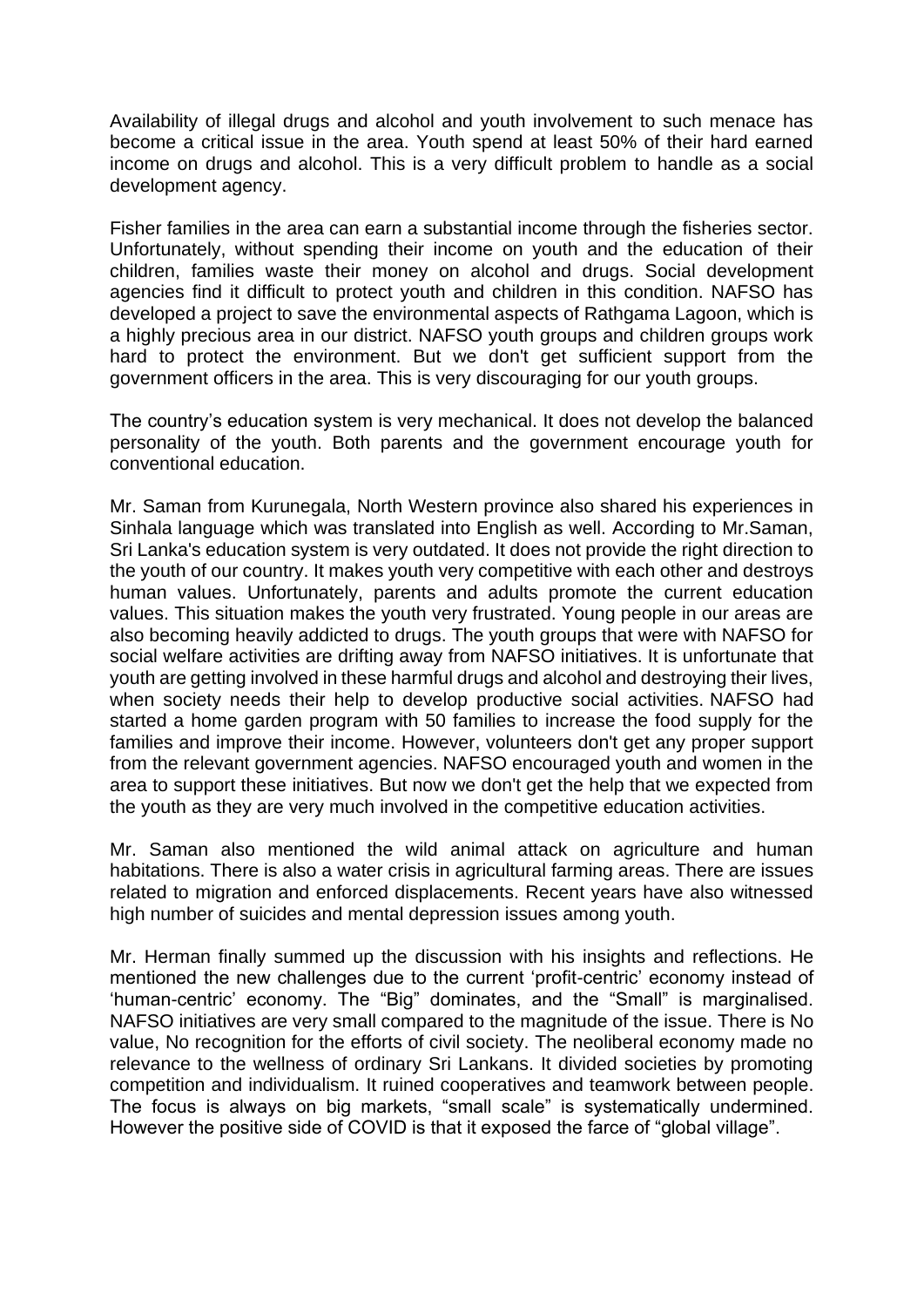In conclusion there is an urgent need to start something "new". Some kind of selfsufficient units need to be developed. Infuse more humaneness in society and promote solidarity based economy. This is where the idea and perspective of human economy becomes significant.

## **OPEN DISCUSSION**

Mr.L.A.Samy (AREDS) How to make the "small" visible? We need to work on it further using human economy vision.

Ms.Farhana (HDO) shared the existence of a similar situation in central Sri Lanka and HDO activities. She spoke on the awareness building and livelihood efforts of HDO. She also shared on the post-Tsunami work particularly on women. She also mentioned local empowerment through elections in the provincial council.

Mr.Nicholas (IRDS) appreciated the presentation from NAFSO. He thanked the team for the opportunity of cross learning. He felt that this initiative should be continued, covering all territories.

Ms.Naiyana (RTRC) shared that a similar situation exists in Thailand too. Youth are highly into mobile phone addiction and substance abuse. It is a big concern for the civil society there. There is a need for solidarity across countries and INHE to address these challenges collectively.

Mr Murthy (PCDS) mentioned the tensions related to the coastal issues between the fisher communities in Sri Lanka and south India. He was curious about the role of NAFSO in resolving it. He also raised concern on the competition between India and China over Sri Lanka

Finally, the discussion moved to the topic of "how do we replicate good practices?" and "How to promote visibility and space for voices to be heard?"

Governments have not been consistent, on one side they harass civil society and on another side they seek support for civil society in addressing issues of the country.

The importance of keeping alive the dialogues, cross-learning and experiences sharing was emphasised by all. More and more People-to -People dialogue should be encouraged. Fresh proposals for new social actions were also mooted by all. Importance of training from a human economy perspective was also felt by all participants. Finally it was resolved that the process would be continued with the second presentation from Sri Lanka namely HDO and collectively joint initiatives would be evolved through discussions and dialogues.

## *Background:*

The main idea behind this INHE Sri Lanka meet initiative is

(1) We as INHE-Asia should create a cross-learning environment between Sri Lanka and the rest of Asia/world.

(2) Promote a process of universalization by which NAFSO and other INHE members from Sri Lanka get inputs/insights both in ideas as well as actions particularly in the framework of development of the whole personality of each person and all people.